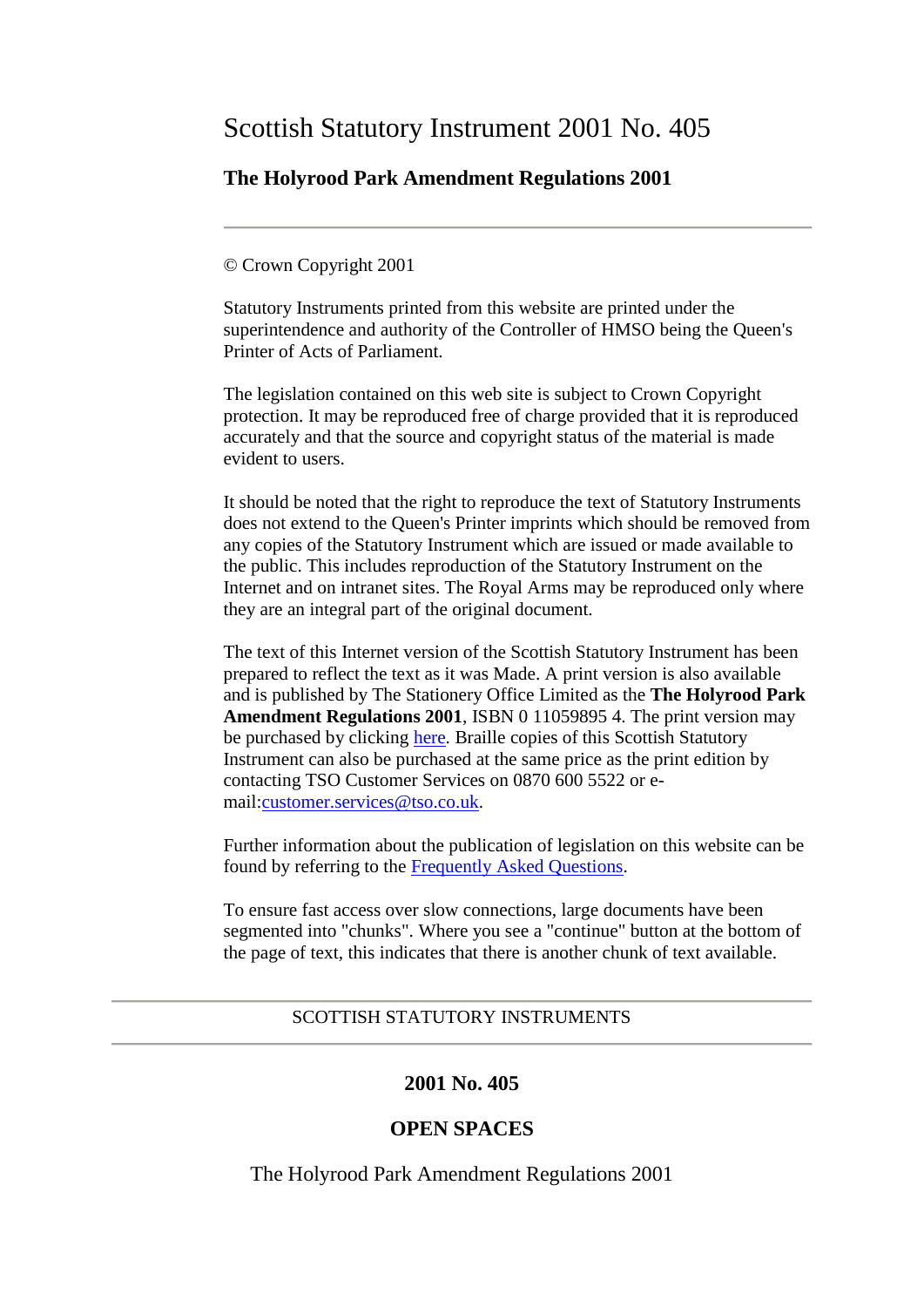| Made              | 5th November 2001 |
|-------------------|-------------------|
| Coming into force | 6th November 2001 |

The Scottish Ministers, in exercise of the powers conferred by section 2(1) of the Parks Regulations (Amendment) Act 1926[\[1\]](http://www.opsi.gov.uk/legislation/scotland/ssi2001/20010405.htm#note1#note1), and of all other powers enabling them in that behalf, hereby make the following Regulations, a draft of which has, in accordance with section 2(2) of that Act, section 6(2) of the Statutory Instruments Act 1946[\[2\]](http://www.opsi.gov.uk/legislation/scotland/ssi2001/20010405.htm#note2#note2), and articles 3(3) and 12 of the Scotland Act 1998 (Transitory and Transitional Provisions) (Statutory Instruments) Order 1999[\[3\]](http://www.opsi.gov.uk/legislation/scotland/ssi2001/20010405.htm#note3#note3), been laid before the Scottish Parliament and a period of 40 days having expired without a resolution that the Regulations be not made:

Citation and commencement

 **1.** These Regulations may be cited as the Holyrood Park Amendment Regulations 2001 and shall come into force on 6th November 2001.

#### **Amendment of the Holyrood Park Regulations 1971**

 **2.** The Holyrood Park Regulations 1971[\[4\]](http://www.opsi.gov.uk/legislation/scotland/ssi2001/20010405.htm#note4#note4) will be amended in accordance with the following regulations.

**3.** In regulation 2(1) (interpretation)-

(a) before the definition of "the Park" there shall be inserted the following definition:-

" "heavy commercial vehicle" has the same meaning as in section 138 of the Road Traffic Regulation Act 1984[\[5\]](http://www.opsi.gov.uk/legislation/scotland/ssi2001/20010405.htm#note5#note5);"; and

(b) after the definition of "Park-keeper" there shall be inserted the following:-

" "Queen's Gait Spur" means that section of roadway between Queen's Gait and Queen's Gait Roundabout;

"the Queen's Drive Loop" means that section of roadway between the Queen's Gate Entrance and the Holyrood Lodge Entrance via the Queen's Gait Spur, the Queen's Gait Roundabout, Queen's Drive, the Broad Pavement Roundabout and the South Approach as the same may be improved or realigned from time to time;".

**4.** In regulation 4 (acts for which written permission is required)-

(a) at the beginning of paragraph (2) there shall be inserted "subject to paragraph (2A) of this regulation,";

(b) after paragraph (2) there shall be inserted the following paragraph:-

 " (2A) paragraph 2 shall not apply, except for heavy commercial vehicles, in relation to the Queen's Drive Loop;"; and

(c) at the beginning of paragraph (10) there shall be inserted the following-

" except for advertising on vehicles entitled to use the Queen's Drive Loop,".